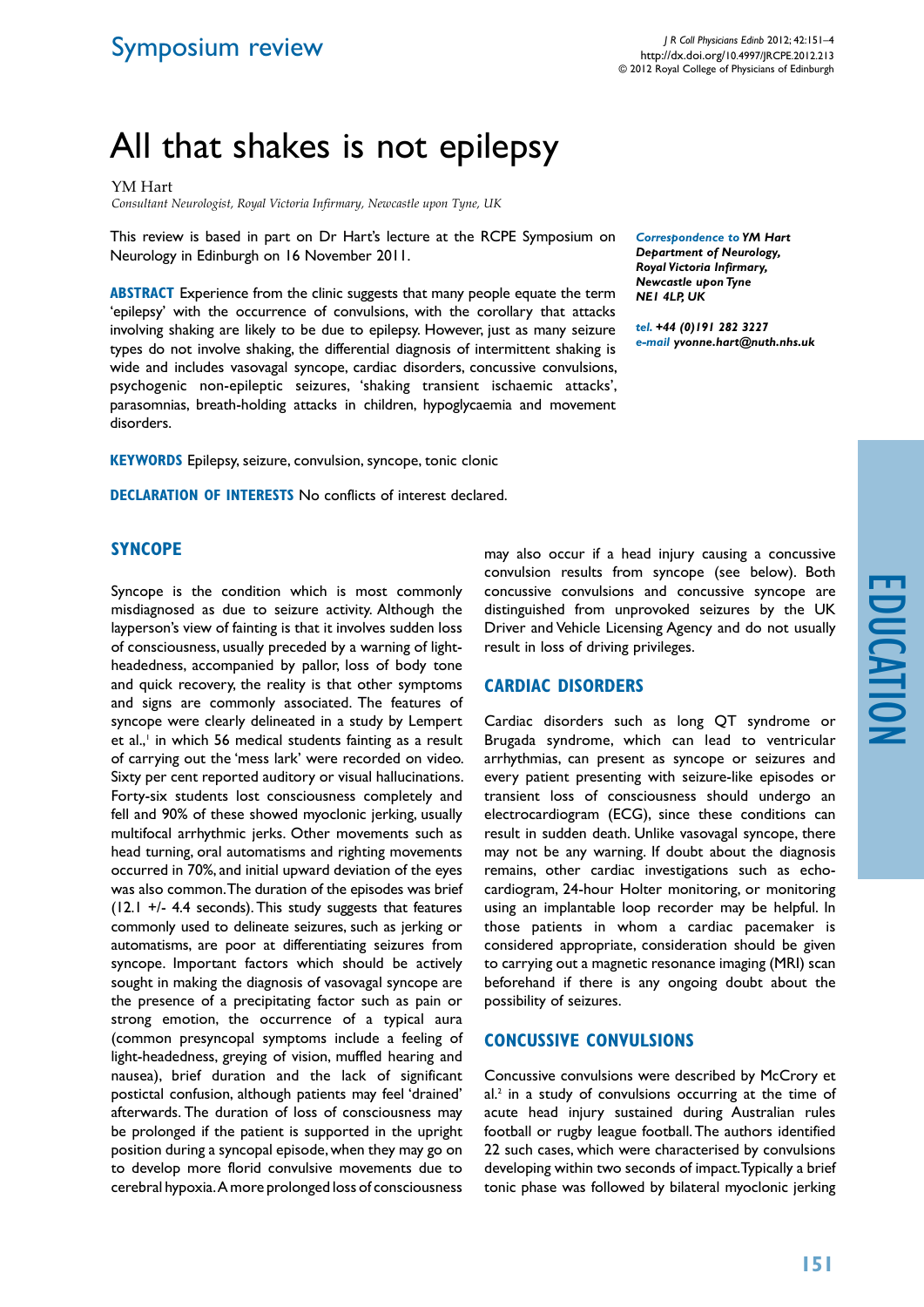which was frequently asymmetrical. Such movements lasted up to 150 seconds, following which the players awoke with neuropsychological and behavioural features similar to mild concussion. The players were followed up for 1–13 years: all were able to return to sport within two weeks, and none went on to develop epilepsy. No permanent or structural injury developed.

In practical terms a common scenario is that people sustain a head injury in the course of a fall, and in these circumstances it is usually difficult to know whether the convulsion is the cause or effect of the fall.

#### **Psychogenic non-epileptic seizures**

Psychogenic non-epileptic seizures (PNES) are probably the second most common condition after syncope to be misdiagnosed as epileptic seizures. They may take several forms.3 Most commonly they involve motor phenomena, often with thrashing or flailing of the limbs, broadly resembling tonic-clonic seizures. Frequently reported features in PNES include pelvic thrusting, opisthotonus, rocking, kicking and cycling movements. All such features (as well as a rapid recovery, also common after PNES) can also occur in people with frontal lobe seizures, which are most at risk of being misdiagnosed as PNES, but frontal lobe seizures are usually shorter, often lasting less than one minute, in contrast to PNES which are often prolonged. Turning to a prone position is more common in patients with frontal lobe seizures. Some reports suggest that PNES are uncommonly reported during sleep: however, in a study by Duncan et al.,<sup>4</sup> 59% of people with PNES gave a history of such episodes. Also contrary to popular belief, self-injury may occur in association with PNES, being reported by 40% of patients in one study:<sup>5</sup> the same study reported tonguebiting in 44% of patients with PNES. However, burns occurring during a seizure confer a high likelihood that the seizure is epileptic. Urinary incontinence may occur in either epileptic or non-epileptic seizures. Other features which may point towards the diagnosis are eyeclosure and absence of postictal symptoms, both of which are more common in PNES.<sup>3</sup> Hyperventilation may occur in people with PNES but cyanosis should steer physicians towards a diagnosis of epilepsy.

Not all patients with PNES exhibit active motor phenomena: in some, seizures are manifest by a 'swoon', in which the patient is unresponsive and often atonic, without motor symptoms: relatives may describe them looking as if they are asleep. Prolonged staring can also occur.3 Not all PNES occur at times of acute stress (and stress may also be a trigger for epileptic seizures). Syed et al.<sup>6</sup> found that preserved awareness, eye flutter and the ability of bystanders to intensify or alleviate seizures were indicative of PNES, while abrupt onset, eyeopening/widening and post-ictal confusion or sleep

suggested epileptic seizures. Other features which have been suggested as distinguishing features are that side-to -side head movements are more common in PNES, while frontal lobe seizures are usually stereotyped, which is not always the case with PNES.<sup>7,8</sup>

Antiepileptic drugs (AED) and trials of treatment should be avoided: it is very difficult to discontinue AEDs once started and there may be a placebo effect even in patients with non-epileptic seizures. The fact that they have been used also suggests to future carers that the diagnosis of epilepsy was secure. Many people with PNES have frequent seizures such that electroencephalography (EEG)-videotelemetry is feasible. However, the absence of epileptic changes on EEG in some patients with frontal seizures and those with minor simple partial seizures should be noted. There is also a proportion of people with epilepsy who go on to develop PNES. Care should therefore be exercised in withdrawing medication from people later found to have PNES, particularly if the original diagnosis of epilepsy was made elsewhere, unless clear criteria for the original diagnosis are available.

#### **Sleep disorders**

Seizures that occur in sleep (particularly frontal lobe seizures, which typically occur in early sleep) may be confused with parasomnias, including periodic limb movements of sleep, rapid eye movement (REM) sleep behaviour disorder, night terrors in children and sleep walking. Sleep walking and talking occur commonly in children, but are less frequently seen in adults. Night terrors typically affect young children: they occur in slow wave sleep and the child appears agitated, frightened and may cry or scream. The night terrors usually last a number of minutes, sometimes as long as an hour, but are not remembered by the child. They rarely persist into adolescence.

#### **Periodic limb movements of sleep**

Periodic limb movements of sleep typically occur in non-REM sleep and involve extension of the big toe with flexion at the ankle, knee and sometimes hip, though arm movements may also occur. The movements usually last 5–10 seconds and recur at intervals of 20–40 seconds for periods of minutes to hours at a time. Periodic limb movements of sleep become increasingly common in older age, occurring in 50% of people over the age of 65 years. Restless legs (in which people typically experience an unpleasant sensory disturbance in the legs, usually in the evening, associated with the urge to move the legs to ease these sensations) may occur together with periodic limb movements of sleep.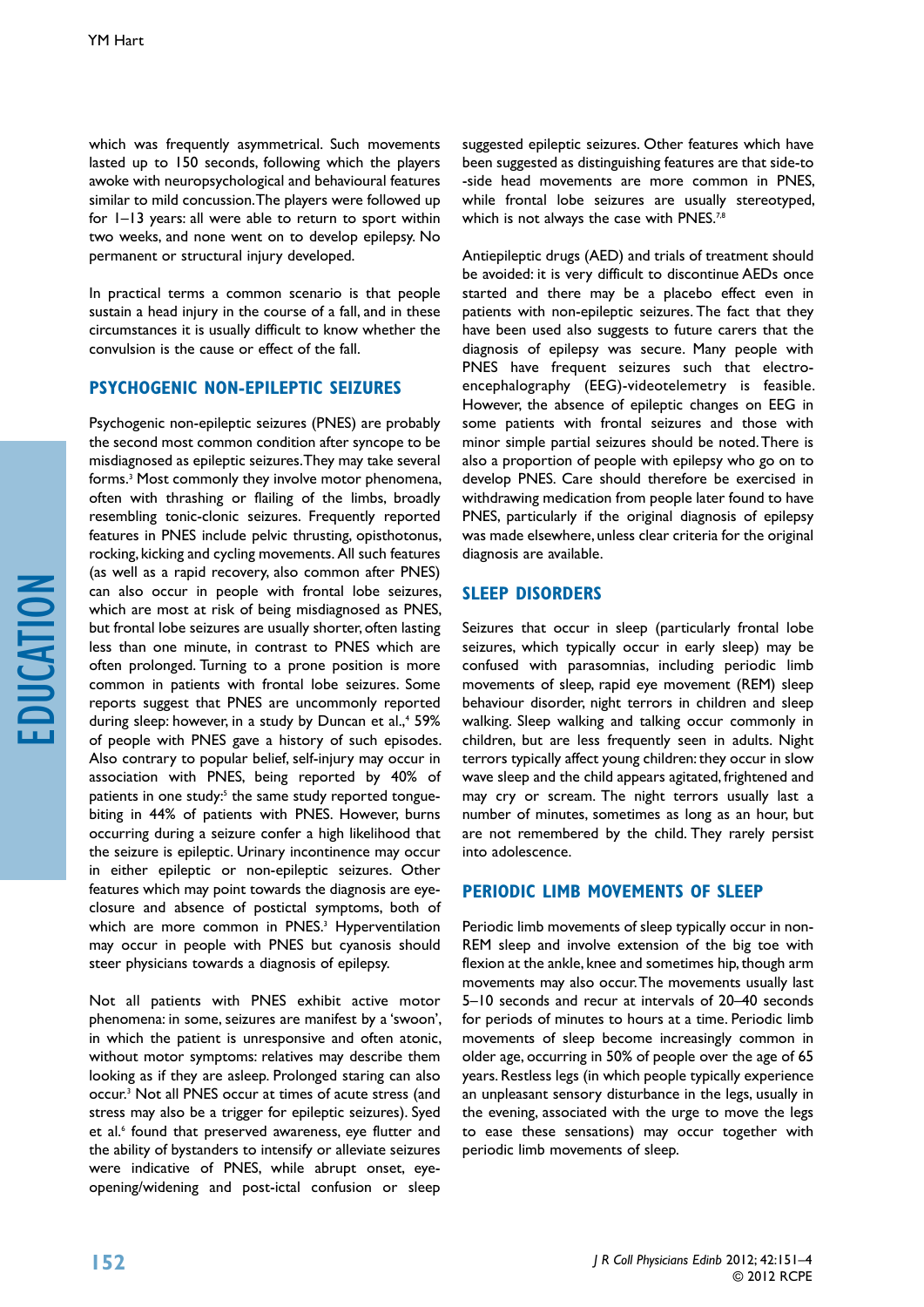#### **REM sleep behaviour disorder**

Like periodic limb movements of sleep, REM sleep behaviour disorder is also more common in older age, typically occurring in people over the age of 50 years: the overall prevalence is thought to be approximately 0.5%. About 80% of cases occur in men and in up to about 50% of cases, this condition occurs in association with, or precedes, a neurodegenerative disorder, particularly Parkinson's disease, Lewy body dementia and multiple system atrophy. A significant proportion of people present with injuries sustained in sleep, including fractures. REM sleep behaviour disorder is characterised by loss of the voluntary muscle atonia which normally occurs with REM sleep, resulting in the acting out of dreams which may be violent. The dreams often appear to be extremely vivid and bed partners are at significant risk of injury. If the patient is awoken in an attack, he or she is often able to remember the dream resulting in the witnessed activity.

Because it occurs in REM sleep, this disorder usually occurs later in the sleep cycle, whereas frontal lobe seizures often occur as the patient is drifting off to sleep (though they may also occur on awakening). Whereas frontal lobe seizures are often stereotyped, the features of different episodes of REM sleep disorder may vary. It is also unusual for directed violence to occur in seizures, whereas it is relatively common in REM sleep disorder, where the patient's partner is often mistaken for the aggressor in a dream. Fortunately, clonazepam is an effective treatment for the vast majority of people with REM sleep behaviour disorder.

#### **Shaking TIAs**

Usually the differentiation of transient ischaemic attacks (TIA) from focal seizures is not difficult. Whereas seizures commonly involve positive phenomena such as motor activity or paraesthesiae, the symptoms of TIAs are more often negative, for example weakness or numbness (the distinction is not absolute, however, and negative symptoms such as loss of vision, or weakness, can also occur as ictal symptoms). A further distinction is that some spread of symptoms is usually discernible in seizures, whereas TIAs are generally of sudden onset (again, there may be difficulty with some forms of seizure, for example where dysphasia is the main symptom). However, TIAs can occasionally present with episodes of shaking, so-called 'shaking TIAs'. Baquis et al.<sup>9</sup> described eight patients with carotid stenosis who presented with brief, involuntary, coarse, irregular wavering movements or trembling involving either the upper limb alone, or the arm and leg on the same side. Six underwent vascular surgery, five with benefit, while one subsequently had a stroke affecting the same vascular territory. The other two were treated with antiplatelet agents with

benefit. Although in one patient the events were precipitated by standing, in others they occurred while the patient was in the supine or sitting position and the possibility of carotid occlusive disease should be considered in patients with similar presentations.

#### **Faciobrachial dystonic seizures**

Faciobrachial dystonic seizures should also be included in the differential diagnosis of shaking attacks. There is ongoing debate about their actual nature (i.e. whether or not they are due to seizure activity) and even if they do represent a form of seizure, they are often resistant to standard antiepileptic drugs (only 18% responding), improving instead with immunotherapy. They were described by Irani et al<sup>10</sup> and further characterised by Irani et al in 2011.<sup>11</sup> The initial description was of three 69-year-old patients who developed the subacute onset of facial grimacing and dystonic posturing of one or both arms, the events being stereotyped, lasting seconds only, and occurring very frequently (up to 70 times per day). They were not clearly associated with loss of consciousness (though the later paper does describe brief loss of awareness in some attacks in 66% of patients). The patients described also experienced occasional tonic-clonic seizures. All were found to have anti-voltage gated potassium channel antibodies: their seizures were resistant to treatment with standard antiepileptic drugs, but responded to immunotherapy. In their later study the authors described 20 patients aged from 36 to 83 years with similar symptoms. There was a male:female ratio of approximately 2:1. In the majority of patients anti-leucine-rich anti-glioma 1 protein (anti-Lgi1) antibodies were present. The faciobrachial dystonic seizures were frequently found to herald the development of limbic encephalitis.

#### **Other** '**shaking' disorders**

While not usually causing a problem diagnostically, movement disorders, including Parkinson's disease, tics and others may sometimes be mistaken for seizures. Breath-holding attacks, which may occur in children who are thwarted or have hurt themselves, may also sometimes be associated with brief jerking.

#### **Summary**

It is clear that a wide range of paroxysmal neurological events can be associated with shaking or jerking movements and may be mistaken for epileptic seizures. A careful history and eyewitness description is crucial to their differentiation from seizures. Particularly important aspects of the case history include the circumstances of the attack and any trigger factors, clinical features, duration, length and nature of the post-ictal period and any recurrence. Although investigation is important and